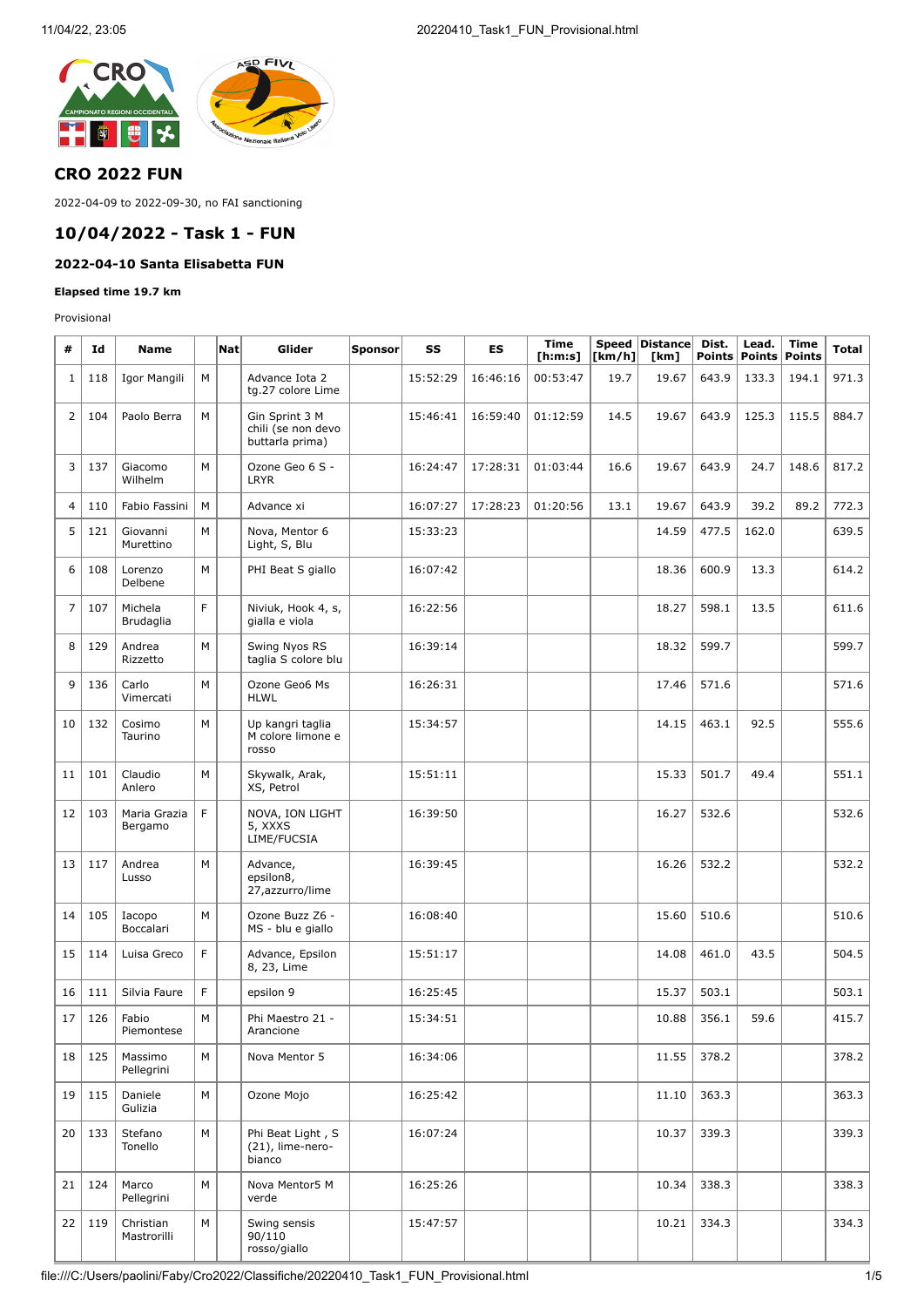#### 11/04/22, 23:05 20220410\_Task1\_FUN\_Provisional.html

| #  | Id  | <b>Name</b>                        |    | $\vert$ Nat $\vert$ | Glider                             | Sponsor | SS       | <b>ES</b> | <b>Time</b><br>[ <b>h</b> : <b>m</b> : <b>s</b> ] | [km/h] | Speed Distance<br>[km] | Dist. | Lead.<br>Points   Points   Points | <b>Time</b> | <b>Total</b> |
|----|-----|------------------------------------|----|---------------------|------------------------------------|---------|----------|-----------|---------------------------------------------------|--------|------------------------|-------|-----------------------------------|-------------|--------------|
| 23 | 112 | Cristiana<br>Margherita<br>Gonella | F. |                     | Swing Arcus 2 rs                   |         | 17:26:11 |           |                                                   |        | 5.00                   | 163.7 |                                   |             | 163.7        |
| 23 | 135 | Ivan<br>Valanzano                  | M  |                     | Axis Compact 3 S<br>rosso/verde    |         | 15:54:11 |           |                                                   |        | 5.00                   | 163.7 |                                   |             | 163.7        |
| 23 | 120 | Francesca<br>Milasi                | F. |                     | Skywalk tequilA<br>verde           |         | 16:22:18 |           |                                                   |        | 5.00                   | 163.7 |                                   |             | 163.7        |
| 23 | 109 | Raoul<br>Falzoni                   | M  |                     | Icaro Gravis                       |         | 15:50:23 |           |                                                   |        | 5.00                   | 163.7 |                                   |             | 163.7        |
| 23 | 134 | Sara Trova                         | F. |                     | Tequila 4                          |         | 16:37:16 |           |                                                   |        | 5.00                   | 163.7 |                                   |             | 163.7        |
| 23 | 123 | Marco<br>Panizzi                   | M  |                     | Arak Air                           |         | 16:06:42 |           |                                                   |        | 5.00                   | 163.7 |                                   |             | 163.7        |
| 23 | 127 | Marco<br>Poggioli                  | M  |                     | Axis, Pluto 4, M,<br>Rosso e verde |         | 15:57:22 |           |                                                   |        | 5.00                   | 163.7 |                                   |             | 163.7        |
| 23 | 116 | Mario<br>Leonini                   | M  |                     | Phi Beat                           |         | 16:32:58 |           |                                                   |        | 5.00                   | 163.7 |                                   |             | 163.7        |
| 23 | 113 | Giuliana<br>Gotti                  | F. |                     | Nova Mentor 5<br>Rosso             |         | 15:56:53 |           |                                                   |        | 5.00                   | 163.7 |                                   |             | 163.7        |

# **Task definition**

| <b>No</b>      | Leg Dist.        | Id              | <b>Radius</b>   | Open  | Close | <b>Coordinates</b>         | <b>Altitude</b> |
|----------------|------------------|-----------------|-----------------|-------|-------|----------------------------|-----------------|
| 1              | $0.0$ km         | D <sub>04</sub> | $400 \text{ m}$ | 14:30 | 17:30 | Lat: 45.41835 Lon: 7.64178 | 962 m           |
| 2 SS           | $1.0 \text{ km}$ | D <sub>04</sub> | 1000 m          | 15:30 | 17:30 | Lat: 45.41835 Lon: 7.64178 | 962 m           |
| 3              | $3.5 \text{ km}$ | <b>B28</b>      | 6000 m          | 15:30 | 20:42 | Lat: 45.4834 Lon: 7.71971  | 1492 m          |
| 4              | 5.8 km           | <b>B16</b>      | 4000 m          | 15:30 | 20:42 | Lat: 45.42111 Lon: 7.59676 | 473 m           |
| 5              | 9.0 km           | <b>B21</b>      | 1000 m          | 15:30 | 20:42 | Lat: 45.41753 Lon: 7.69768 | 742 m           |
| 6              | 11.7 km          | D <sub>05</sub> | 1000 m          | 15:30 | 20:42 | Lat: 45.43893 Lon: 7.64675 | 1408 m          |
| $\overline{7}$ | 16.3 km          | A11             | $400 \text{ m}$ | 15:30 | 20:42 | Lat: 45.38771 Lon: 7.66294 | 370 m           |
| 8 ES           | 18.8 km          | D <sub>04</sub> | 1000 m          | 15:30 | 20:42 | Lat: 45.41835 Lon: 7.64178 | 962 m           |
| 9              | 19.7 km          | A04             | $200 \text{ m}$ | 15:30 | 20:42 | Lat: 45.40277 Lon: 7.6346  | 403 m           |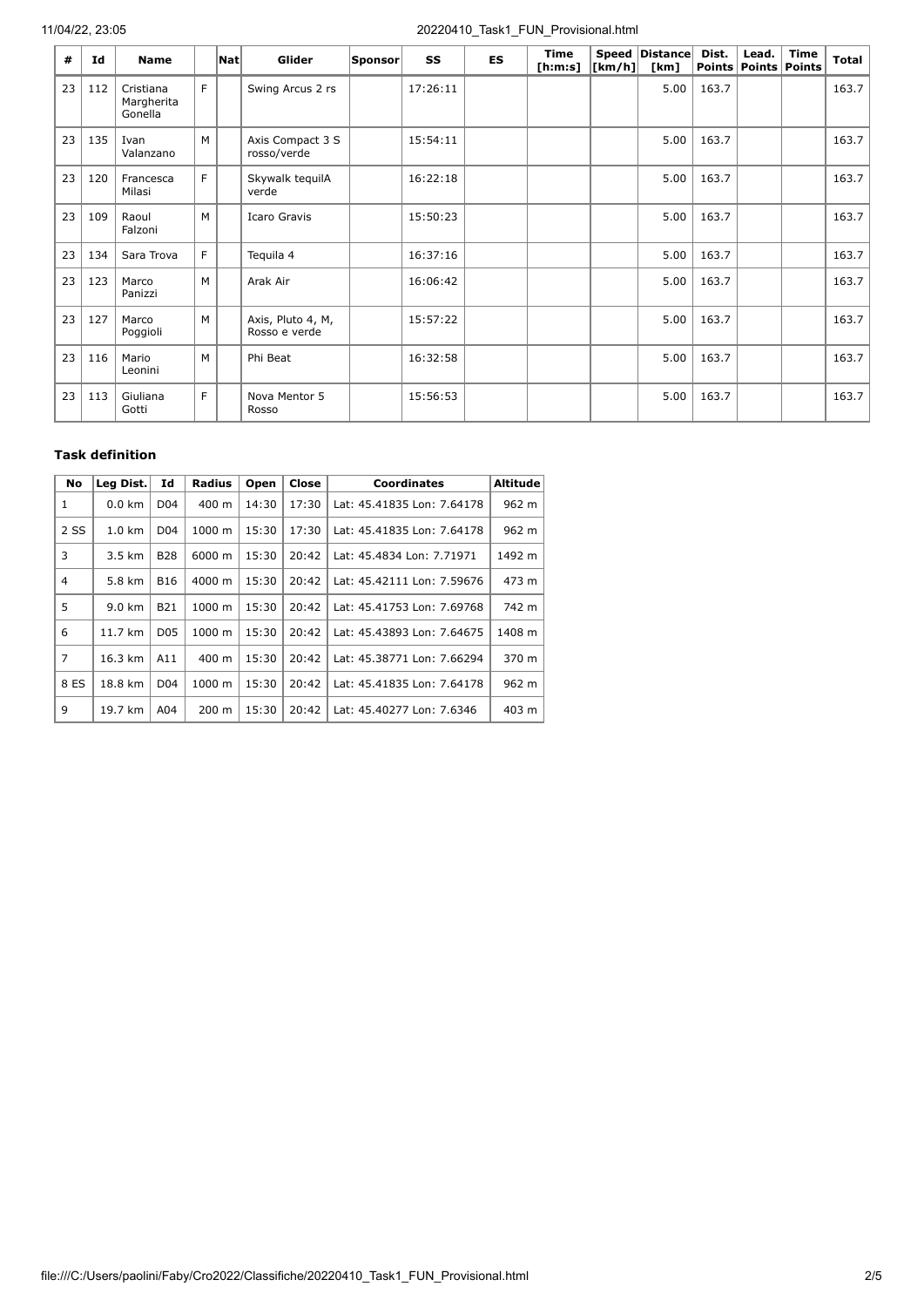#### **Pilots not yet processed (NYP)**

**Id Name**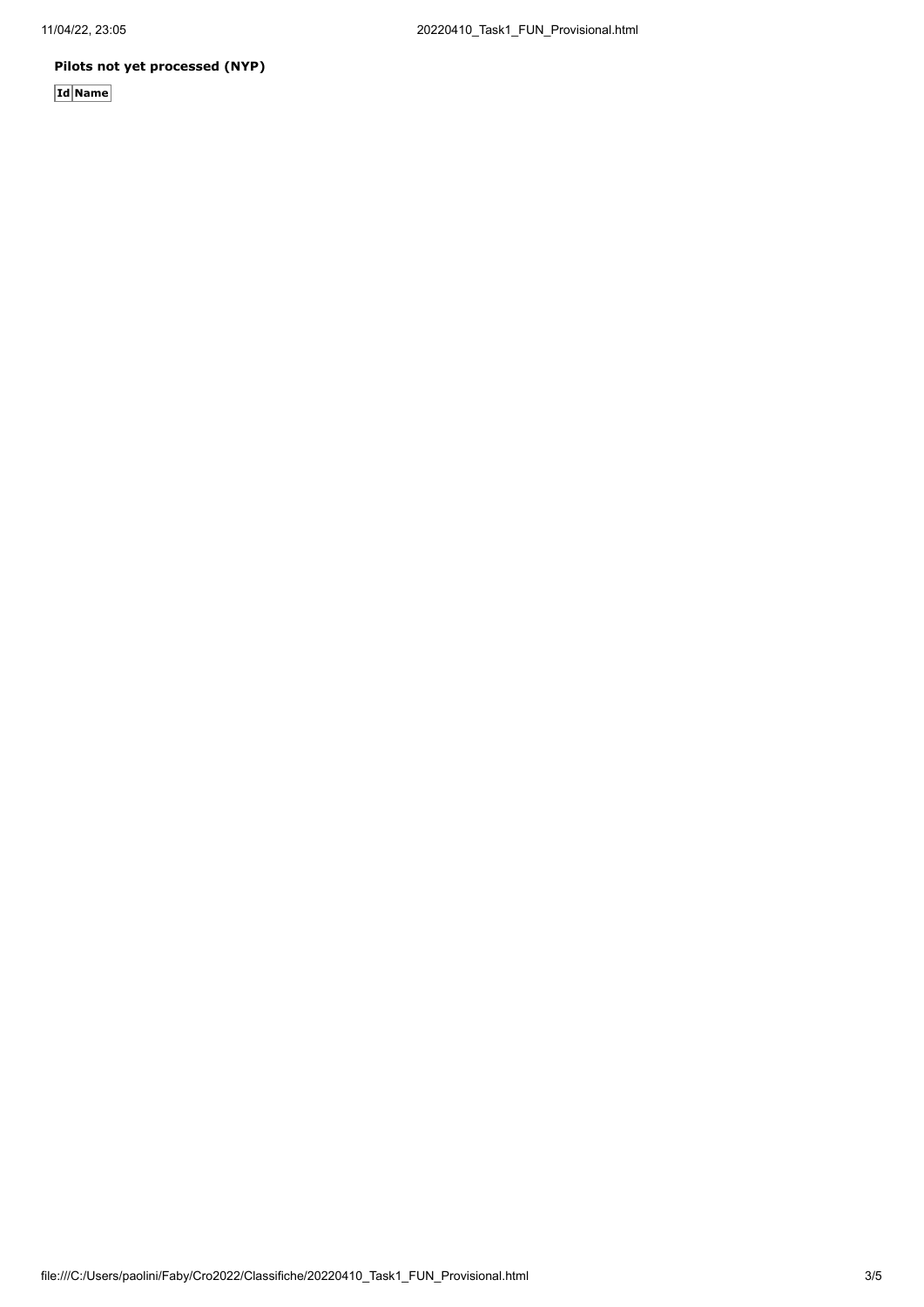#### **Task statistics**

| param                           | value                     |
|---------------------------------|---------------------------|
| ss_distance                     | 17.655                    |
| task_distance                   | 19.673                    |
| launch_to_ess_distance          | 18.656                    |
| no_of_pilots_present            | 37                        |
| no_of_pilots_flying             | 37                        |
| no_of_pilots_lo                 | 32                        |
| no_of_pilots_reaching_nom_dist  | 16                        |
| no_of_pilots_reaching_es        | 5                         |
| no_of_pilots_reaching_goal      | 5                         |
| sum_flown_distance              | 423.719                   |
| best_dist                       | 19.673                    |
| best_time                       | 0.8964                    |
| worst_time                      | 1.3489                    |
| gnh_setting                     | 1013.25                   |
| no_of_pilots_in_competition     | 31                        |
| no_of_pilots_landed_before_stop | 0                         |
| sum_dist_over_min               | 271.501                   |
| sum_real_dist_over_min          | 271.501                   |
| sum_flown_distances             | 423.719                   |
| best_real_dist                  | 19.673                    |
| last_finisher_start_time        | 2022-04-10T16:24:47+02:00 |
| last_start_time                 | 2022-04-10T17:26:11+02:00 |
| first_start_time                | 2022-04-10T15:46:41+02:00 |
| first finish time               | 2022-04-10T16:46:16+02:00 |
| max_time_to_get_time_points     | 1.8432                    |
| goalratio                       | 0.1351                    |
| arrival_weight                  | 0                         |
| departure_weight                | 0                         |
| leading_weight                  | 0.162                     |
| time_weight                     | 0.1941                    |
| distance_weight                 | 0.6439                    |
| smallest_leading_coefficient    | 1.0971                    |
| available_points_distance       | 643.9334                  |
| available_points_time           | 194.0666                  |
| available_points_departure      | 0                         |
| available_points_leading        | 162                       |
| available_points_arrival        | 0                         |
| time_validity                   | 1                         |
| launch_validity                 | 1                         |
| distance_validity               | 1                         |
| stop_validity                   | 1                         |
| day_quality                     | 1                         |
| ftv_day_validity                | 0.9713                    |
| time_points_stop_correction     | 0                         |
|                                 |                           |

#### **Scoring formula settings**